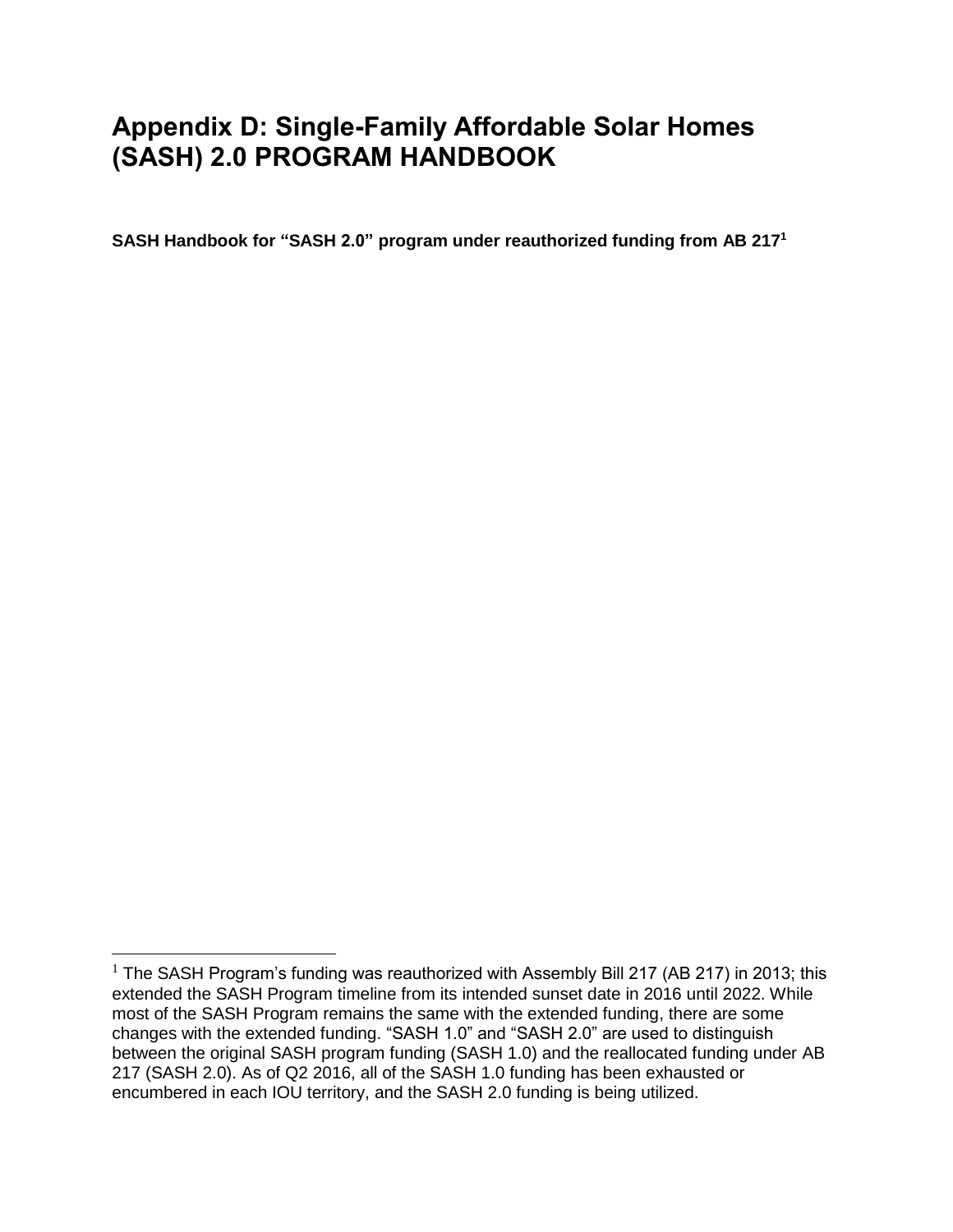|  |                              | <b>Table of Contents</b>                                            |       |
|--|------------------------------|---------------------------------------------------------------------|-------|
|  | 1. Introduction              |                                                                     |       |
|  | 1.1                          | <b>Overview of SASH 2.0 Program</b>                                 | p.2   |
|  | 1.2                          | <b>Program Manager</b>                                              | p.2   |
|  | 1.3                          | <b>Program Budget</b>                                               | p.2   |
|  | 1.4                          | Primary Differences between SASH 2.0 and CSI general market program | p. 2  |
|  |                              |                                                                     |       |
|  |                              | 2. Program Requirements                                             |       |
|  | 2.1                          | The Participants in the CSI SASH 2.0 Program                        | p. 3  |
|  | 2.2                          | <b>Generator System Requirements</b>                                | p. 4  |
|  | 2.3                          | <b>Energy Efficiency Requirements</b>                               | p. 4  |
|  | 2.4                          | <b>Permanency Requirements</b>                                      | p. 4  |
|  | 2.5                          | <b>Installation Standards</b>                                       | p. 4  |
|  | 2.6                          | <b>Inspection Requirements</b>                                      | p.5   |
|  | 2.7                          | <b>Job Training/Workforce Development Requirements</b>              | p. 5  |
|  |                              | 3. SASH 2.0 Program Incentive Structure                             | p. 7  |
|  |                              | 4. Application Process for SASH 2.0 Projects                        |       |
|  | 4.1                          | <b>Applicant</b>                                                    | p. 7  |
|  | 4.2                          | <b>Applicant Eligibility and Application Process</b>                | p. 7  |
|  | 5. Incentive Payment Process |                                                                     |       |
|  | 5.1                          | <b>Incentive Payments</b>                                           | p. 9  |
|  | 5.2                          | Assignment of Incentive Payment to Another Party                    | p. 10 |
|  | 5.3                          | <b>Existing PV Systems</b>                                          | p. 10 |
|  | 6. Attachments               |                                                                     |       |
|  | <b>Exhibit A</b>             | <b>Modified Design Factor Calculation (example)</b>                 | p. 11 |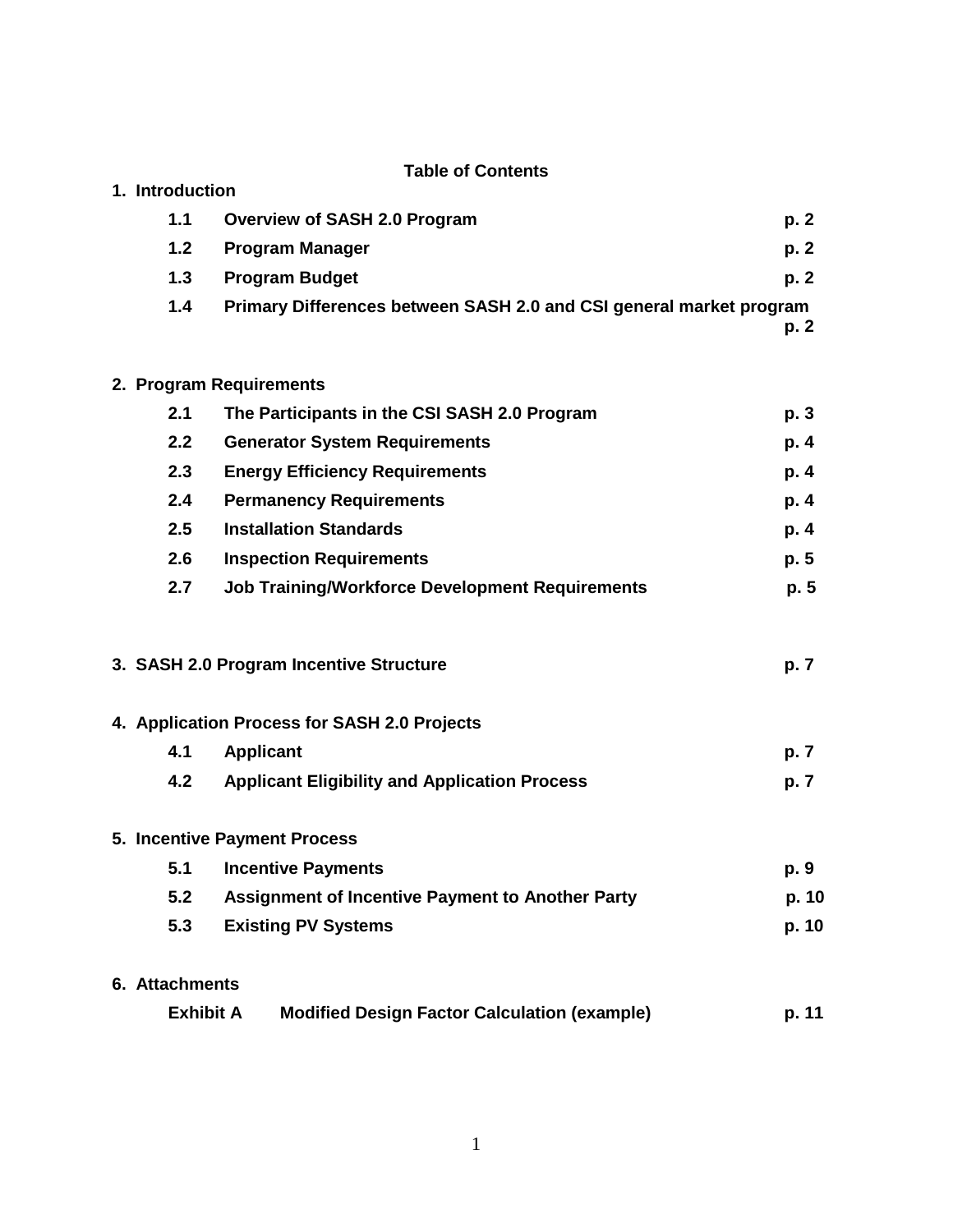# **1. INTRODUCTION: CALIFORNIA SOLAR INITIATIVE – SASH 2.0 PROGRAM**

This section of the CSI SASH Program Handbook is intended to provide SASH 2.0-specific program information. The information provided in the SASH 2.0 Program Handbook supersedes the specific information in the CSI Program Handbook as it relates to the general market program. If the SASH 2.0 Program Handbook does not address a specific subject area, then the general market program's provisions and program requirements contained in the CSI Program Handbook apply.

#### **1.1 Overview of SASH 2.0 Program**

The goal of the SASH 2.0 Program is to provide low-income single-family homeowners with access to photovoltaic (PV) systems totaling at least 15MW (CEC-AC), and to decrease electricity usage and bills without increasing monthly household expenses. In addition to providing low-income homeowners with reduced electricity bills, the SASH Program will also benefit the communities it serves by leveraging local green-job training and workforce development programs to assist with installing the solar systems.

To decrease the expense burden for low-income homeowners, the SASH 2.0 Program provides eligible homeowners with incentives to help offset the upfront cost of a solar electric system. (see SASH 2.0 Handbook Section 3 for incentive details).

#### **1.2 Program Manager**

The SASH 2.0 Program Manager is GRID Alternatives. GRID Alternatives is the single statewide Program Manager for the SASH 2.0 Program in the three Investor-Owned Utility ("IOU") territories: Pacific Gas & Electric Company (PG&E), Southern California Edison (SCE), and San Diego Gas & Electric Company (SDG&E).

## **1.3 Program Budget**

The SASH 2.0 Program budget is \$54 million.

#### **1.4 Primary differences between SASH 2.0 Program and CSI general market program**

- Program Budget see SASH 2.0 Handbook Section 1.3
- The SASH 2.0 Program has a permanent incentive structure and does not decrease with demand. See Section 3 of the SASH 2.0 Handbook for incentive level details.
- The SASH 2.0 Program only offers an Expected Performance Based Buydown (EPBB) incentive and not the Performance Based Incentive (PBI). Any CSI Handbook reference to PBI does not apply to the SASH 2.0 Program.
- Application Process see SASH 2.0 Handbook Section 4.
- Program Participants see SASH 2.0 Handbook Section 2.1
- Non-PV systems are not allowed in the SASH 2.0 Program. Any reference to non-PV systems throughout the CSI Handbook are excluded from the SASH 2.0 Program.
- System Size see SASH 2.0 Handbook Section 2.2.1
- Energy Efficiency requirements see SASH 2.0 Handbook 2.3
- Self-installed systems are not allowed in the SASH 2.0 Program. Any CSI Handbook reference to self-installed systems does not apply to the SASH 2.0 Program.
- Performance and Permanency Requirements see SASH 2.0 Handbook Section 2.4
- Inspection Requirements see SASH 2.0 Handbook Section 2.6
- Incentive Structure see SASH 2.0 Handbook Section 3
- SASH 2.0 Program statistics are available on California Solar Statistics
- Incentive Payment Process see SASH 2.0 Handbook Section 5
- Field Inspections see SASH 2.0 Handbook Section 2.6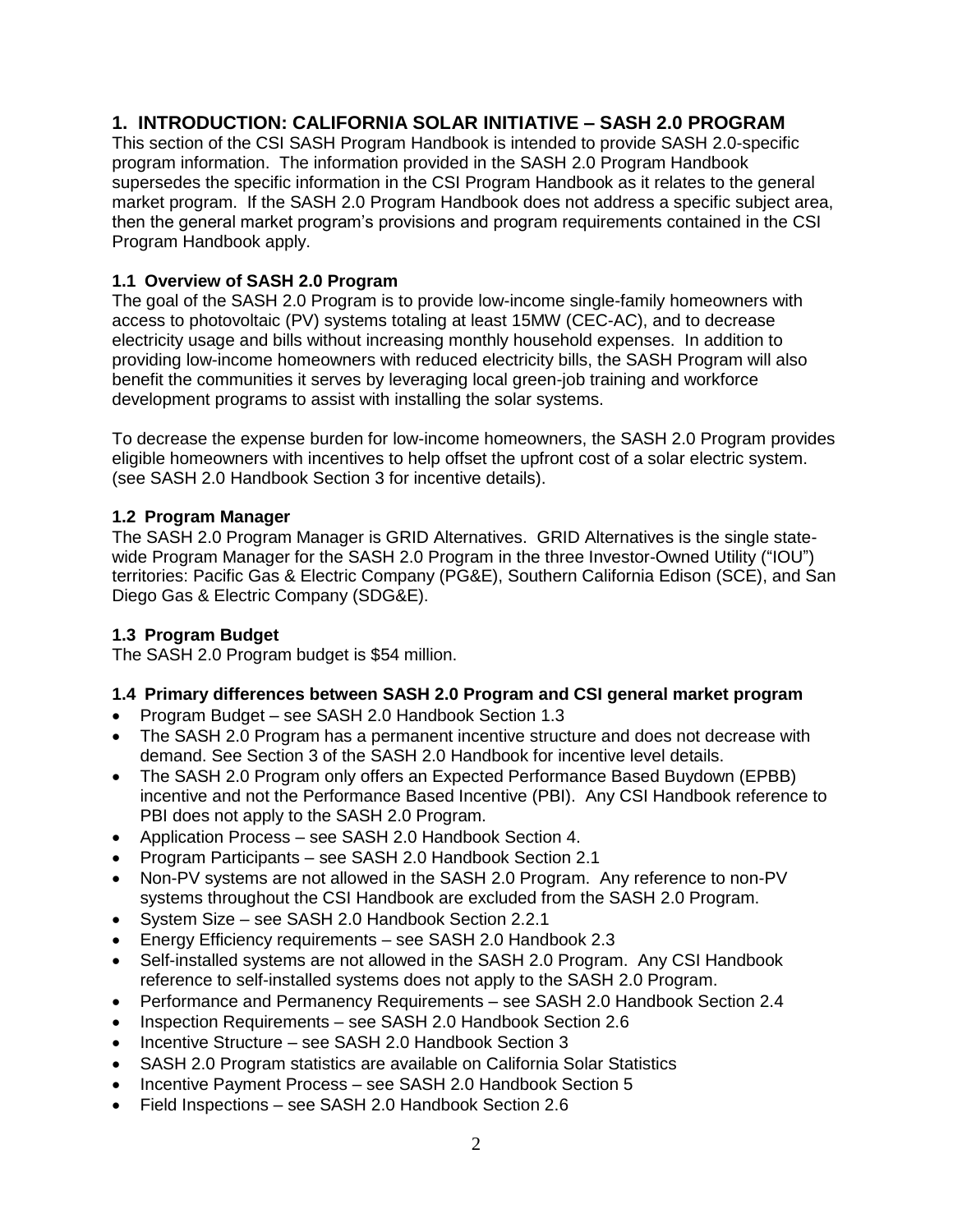# **2. PROGRAM REQUIREMENTS**

#### **2.1 The Participants in the CSI SASH 2.0 Program**

Within the nomenclature of the SASH 2.0 Program, the person who applies for an incentive will be referred to as an Applicant. GRID Alternatives is the SASH 2.0 Program Manager and will be responsible for client outreach and system installation.

#### **2.1.1 Applicant**

The Applicant completes and submits the SASH 2.0 Program application and serves as the main contact person for the Program Manager throughout the application process. The SASH 2.0 Program Manager will work directly with the Applicant to assist them in filling out the application and collect the required documentation. Applications and submissions from outside parties will not be accepted by the Program Manager.

The SASH 2.0 Program incentive is only available to low-income homeowners and is not available to commercial or any other non-residential projects.

See Section 4 for eligibility requirements.

## **2.1.2 System Owner**

In the SASH 2.0 Program the Applicant may or may not be the System Owner, the party who owns the generating equipment. After Commission approval of a Third-party ownership (TPO) model for SASH in June 2015, the Applicant may enter into a TPO arrangement with a Commission-approved third-party System Owner. The SASH Program also allows Host-Customer owned systems. The SASH TPO model maximizes benefits to the homeowner and assures consumer protection. Only GRID Alternatives, as the SASH Program Manager, is authorized to develop, market and contract the CPUC-approved TPO model for SASH participants.

#### **2.1.3 Licensed Solar Contractor / Installer**

The SASH 2.0 Program Manager will be responsible for the installation of systems funded through the SASH 2.0 program. The SASH 2.0 Program Manager will either install the systems under its C-10 or C-46 contractor license or hire a third party solar contractor through the SASH 2.0 Program's Sub-Contractor Partnership Program (SPP) to do the installation.

All systems must be installed by appropriately licensed California contractors in accordance with rules and regulations adopted by the State of California Contractors State Licensing Board (CSLB). Installation contractors must have an active C-10, or a C-46 license for photovoltaic (PV) systems. All systems must be installed in conformance with the manufacturers' specifications and with all applicable electrical and building codes and standards. Unlike the CSI general market program, self-installations will not be permitted in the SASH 2.0 Program.

GRID Alternatives has established partnerships with contractors in the SPP program. GRID will work with the existing network of contractors to install SASH systems. Dependent on future need, GRID may open the SPP program to accept applications for new sub-contractors by publishing a solicitation notice on GRID Alternatives' SASH website.

The SASH Program is uniquely designed to incorporate job training programs intended to promote green-collar jobs in low-income communities and to develop a trained workforce that will help foster a sustainable solar industry in California. Both GRID's volunteer-based installation model and the sub-contractor program incorporate this workforce development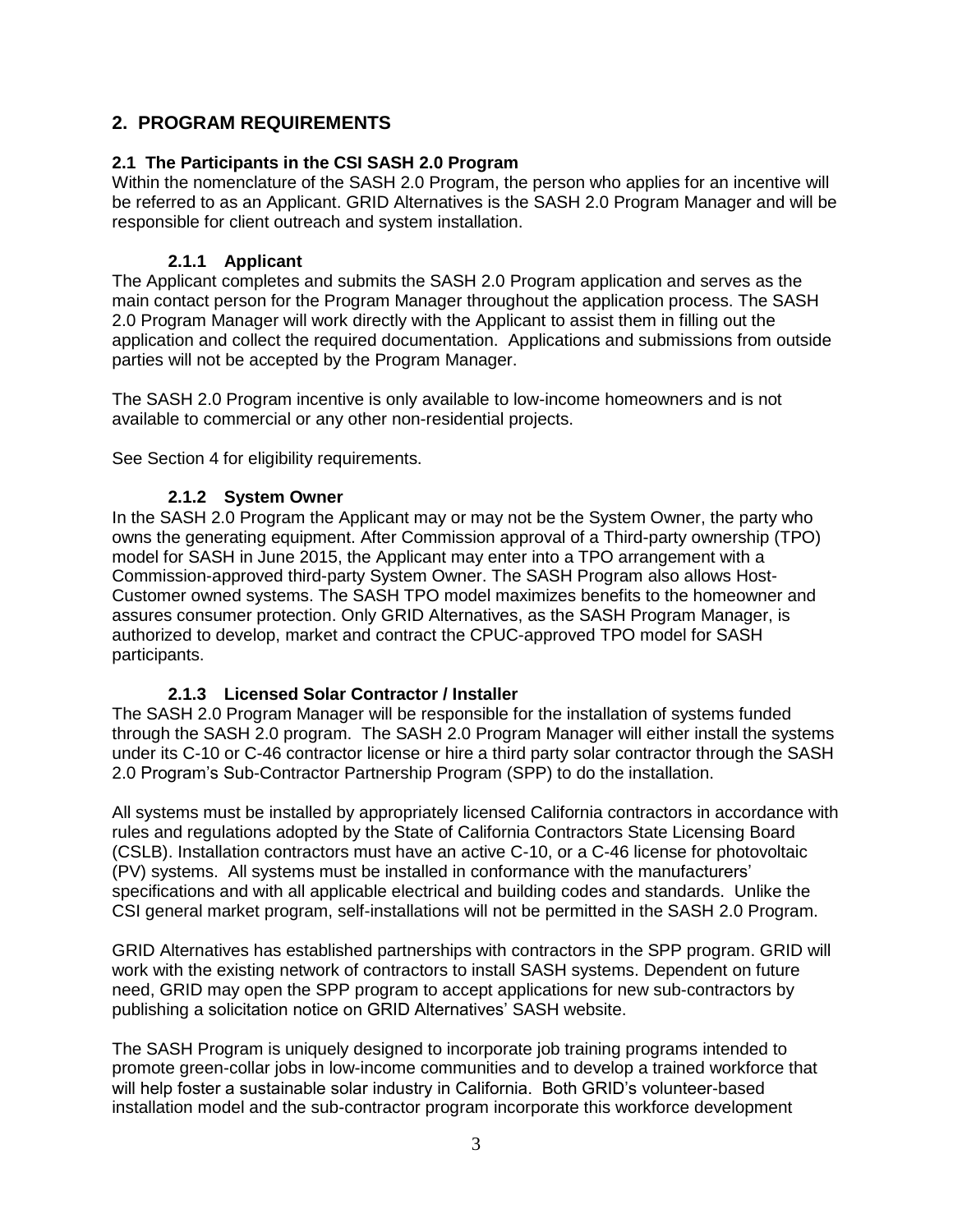component. For additional details on job training requirements see Section 2.7 Job Training/Workforce Development Requirements.

#### **2.2 Generator System Requirements**

PV systems (i.e., systems that cause direct conversion of sunlight to electricity) are the only technologies eligible to receive incentives from the SASH 2.0 Program. Non-PV technologies, including solar hot water systems, are not eligible for the SASH 2.0 Program incentive.

#### **2.2.1 System size**

The system size eligible for SASH 2.0 Program incentives will be optimized for electric bill impact. The system size will be capped at 5kW (CEC-AC). The minimum system size is 1kW CEC-AC.

#### **2.3 Energy Efficiency Requirements**

Energy efficiency education and referral to energy-efficiency providers is an integral part of the SASH 2.0 program. GRID Alternatives' staff conducts energy efficiency training with every participating household. Applicants must enroll into the utilities' low-income energy efficiency program, referred to as the Energy Savings Assistance Program (ESAP), if eligible. The ESAP program is administered by the IOUs. The Program Manager will report bi-annually on the number of SASH 2.0 participants who have been referred to, and enrolled in, the ESAP program.

The Program Manager will ensure incentives are not paid until feasible ESAP program measures are completed, the applicant is on a waiting list for ESAP program completion, or an energy efficiency training and education session is completed.

#### **2.4 Permanency Requirements**

Equipment installed under the CSI Program is intended to be in place for the duration of its useful life. Only permanently installed systems are eligible for incentives. This means that the solar system must demonstrate to the satisfaction of the Program Manager adequate assurances of both physical and contractual permanence prior to receiving an incentive.

Physical permanence is to be demonstrated in accordance with industry practice for permanently installed equipment. Equipment must be secured to a permanent surface. Any indication of portability, including but not limited to temporary structures, quick disconnects, unsecured equipment, wheels, carrying handles, dolly, trailer, or platform, will deem the system ineligible. These requirements are in accordance with the CSI Program requirements and will automatically reference any changes to the CSI general market program's requirements.

#### **2.5 Installation Standards**

To qualify for SASH 2.0 Program incentives, an installation must meet a minimum performance requirement, which is 85% of the Design Factor (DF) based on a modified Estimated Performance Based Buydown (EPBB) calculation. If the modified Design Factor is less than 85%, the system does not qualify for the SASH 2.0 Program incentive. The Design Factor does not affect the rebate amount.

The modified EPBB Design Factor calculation for the SASH 2.0 Program must be calculated without the geographic correction (i.e. the geographic correction will always be 100%). Since the current online EPBB calculator auto-fills the geographic correction based on the Site's zip code and may be less than 100%, the SASH 2.0 Program's modified Design Factor may need to be re-calculated manually using the formula in Exhibit A.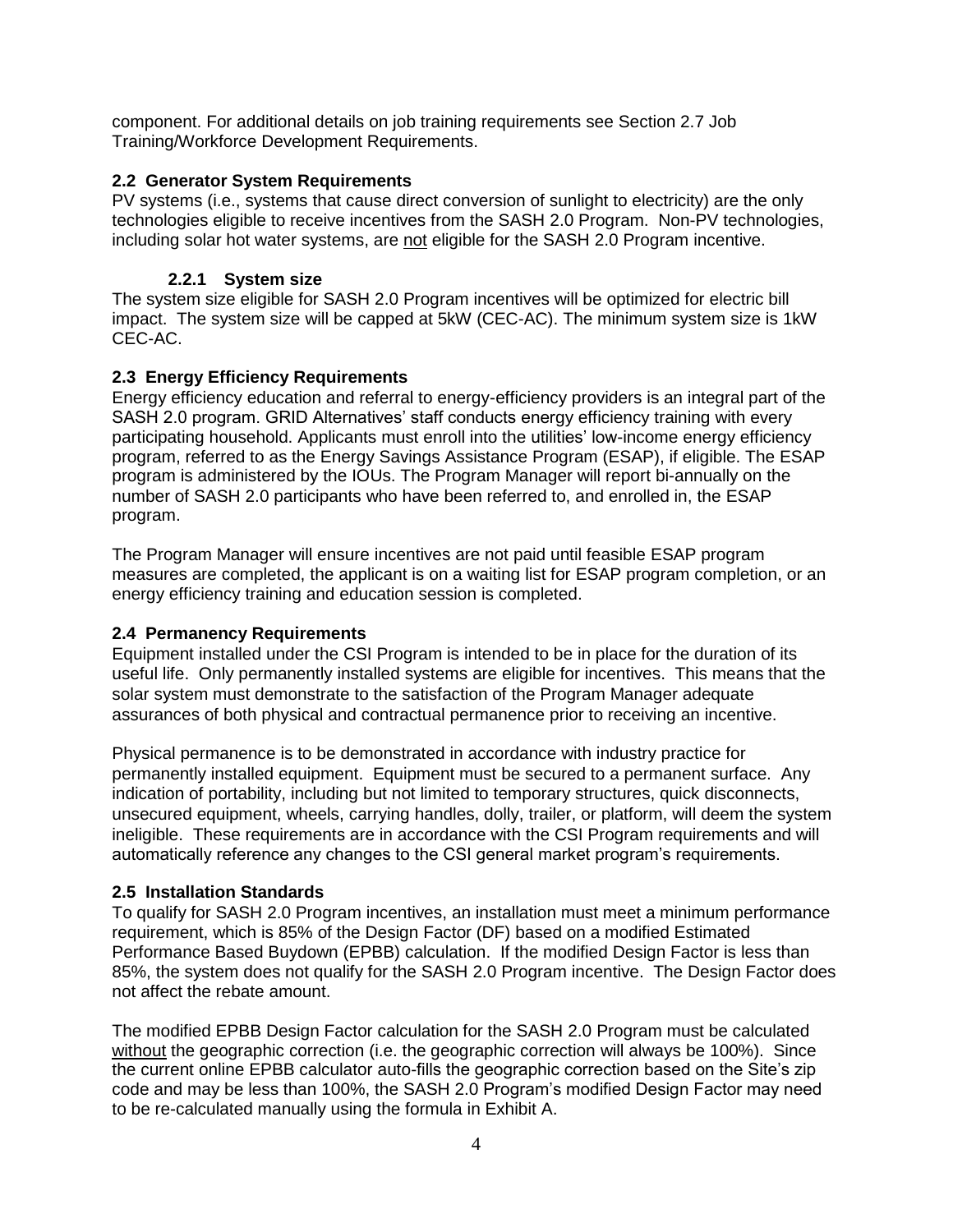## **2.6 Inspection Requirements**

#### **2.6.1 System Inspections**

The SASH 2.0 Program Manager will ensure that 1 in 12 SASH 2.0 system installations are inspected for proper installation and operability by an independent third party. The sampling rate of 1 in12 is based on the current general market CSI sampling rate. The field inspectors will be approved by the CPUC and the CPUC may directly contact the inspectors at any time. Incentives will be paid only after the system has passed this field inspection.

The system inspection will include but may not be limited to the verification of the following information:

- System size and nameplates of equipment used;
- Design considerations: tilt, azimuth, standoff height, shading analysis;
- 85% Design Factor, minimum requirement;
- Address and location of system;

 $\overline{a}$ 

• Operability; on-site inverter production reading

If the field inspector finds that an installed system does not comply with program and inspection guidelines no incentive payment will be made for that system until the system is modified to meet SASH Program guidelines or the incentive amount is recalculated.

It is highly recommended, but not required, that the applicant attend the inspection. However,

- If the applicant is not present for the inspection, the inspector will not conduct the inspection unless permission was previously obtained in writing or via e-mail allowing the inspector to conduct the inspection without the applicant present, and;
- Access to all of the equipment must be provided or the inspector will not conduct the inspection.

#### **2.7 Job Training/Workforce Development Requirements**

The SASH 2.0 Program is uniquely designed to incorporate job training programs intended to promote green-collar jobs in low-income communities and to develop a trained workforce that will help foster a sustainable solar industry in California. The SASH 2.0 Program is legislatively mandated to include a job training opportunity at every installation. In 2010, GRID Alternatives launched the Sub-contractor Partnership Program (SPP) to work alongside the GRID volunteer installation model in order to meet installation targets within the SASH program and provide paid job trainee workdays. If the project is installed in the SPP program, the sub-contractor must hire at least one eligible job trainee<sup>2</sup> to work on the installation. Both the sub-contractor and the job trainee must complete the SASH 2.0 SPP affidavit certifying the job training opportunity was provided.

In order to align with the industry standards, the below categories from the Affidavit are broken into the NABCEP job task analysis categories:

<sup>&</sup>lt;sup>2</sup> Eligible job trainees come from PV installation and design training programs including those offered by a California Community College or other PV-training programs offered to the public by local government workforce development programs, community nonprofits, private enterprises or the electrical workers union with 40+ hours of instruction and/or hands-on PV installation and design training.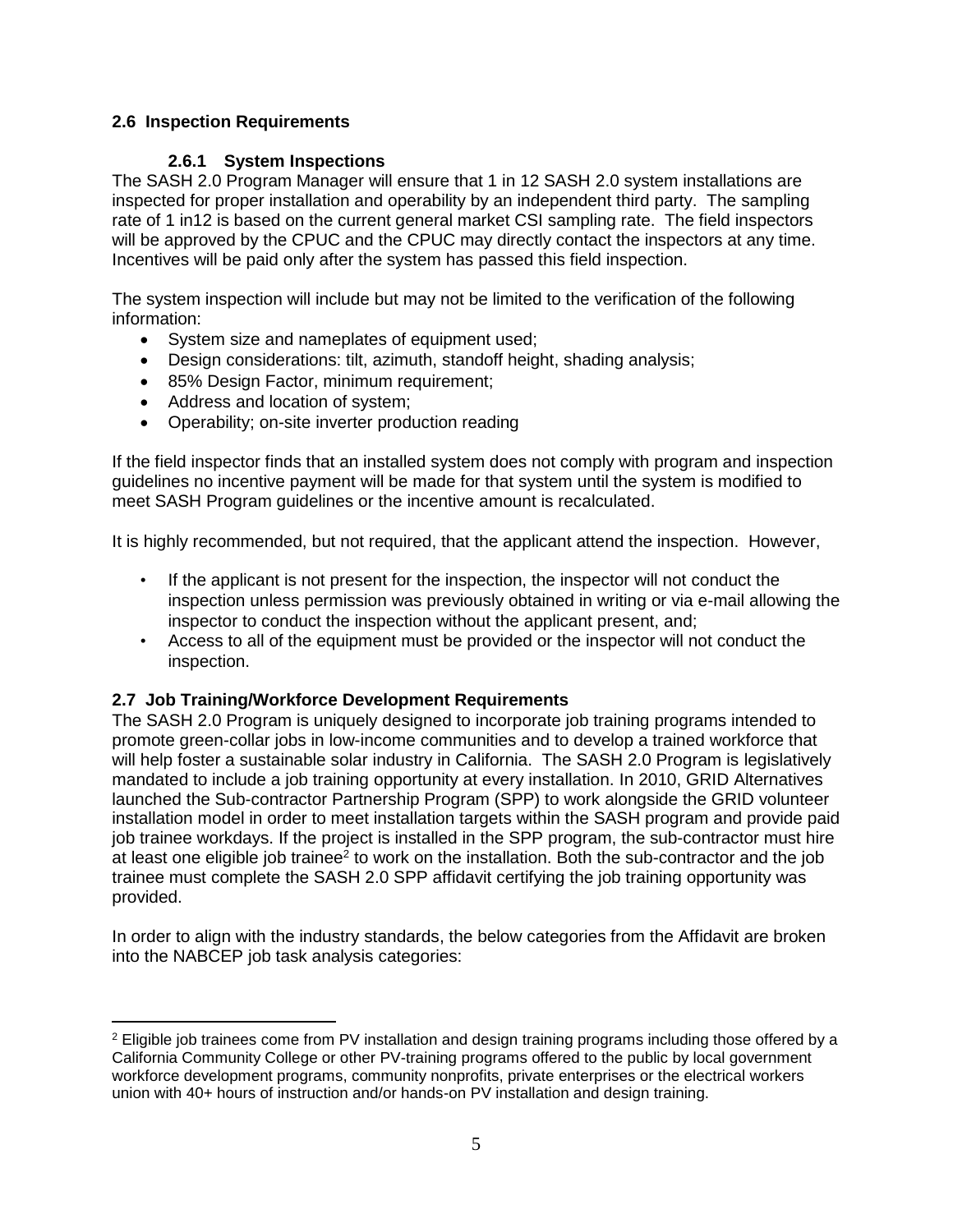- Directly work on solar installation
	- o Installing Electrical Components
	- o Installing Mechanical Components
	- o Completing System Installation
	- o Conducting Maintenance and Troubleshooting Activities
- Project Design/Project Engineering
	- o Designing Systems
- Project management/coordination

 $\overline{a}$ 

o Managing the Project

If the project is installed using GRID Alternatives' volunteer-based installation model, the project must include an opportunity for either a Team Leader, a SolarCorps, or at least three individuals from a specified job training organization or program to participate as volunteers. Below are brief definitions of each eligible group and Additional information on these programs and requirements can be found at: [www.gridalternatives.org/programs/workforce-development.](http://www.gridalternatives.org/programs/workforce-development)

- Team Leader: GRID Alternatives' Team Leader Program offers experienced volunteers more comprehensive, in-depth training to further develop their skills and increase employment opportunities in the growing solar jobs market. In addition to building their own skills, Team Leaders provide guidance for other volunteers, ensure all participants have a positive and safe experience, and supervise all work to make sure it meets quality standards. Team Leaders log a minimum of 40 hours on GRID Alternatives' installations, complete a suite of six certifications on technical skills, attend a leadership skills workshop, and complete two installations to sign-off on skills with a GRID installation supervisor.
- SolarCorps: SolarCorps opportunities at GRID Alternatives include fellowships in project management, system design, marketing and outreach, communications, job trainee and volunteer management, market development, construction, and fundraising. These are oneyear paid fellowships that are based on the Americorps program and are sometimes combined with additional funding from the Corporation for National and Community Service.
- Job training organization groups: Some of GRID Alternatives' in-house installations are reserved for job training groups of students from job training programs. These are students from community colleges, vocational high schools, or community job training programs that generally have completed a PV-classroom component, but utilize GRID's installation as the hands-on, real-world application of the skills they are learning in a classroom.<sup>3</sup> Volunteers in GRID's Installer Basic Training (IBT) Certificate Program can count for the group job training requirement if they have attended a volunteer orientation, completed at least one skill in the IBT Certification Program, and are actively working on attaining more skill certifications in the program. A minimum of three (3) students from a job training organization group must participate on the installation to meet the requirement.

<sup>&</sup>lt;sup>3</sup> In September 2016, GRID launched an in-house Installation Basics Training (IBT) Certification Program that includes twelve specialized certifications on technical skills divided into Array IBT and Electrical IBT. The program is designed to provide formal evidence of skilled volunteer work and training akin to a job training program offered outside of GRID volunteer installations.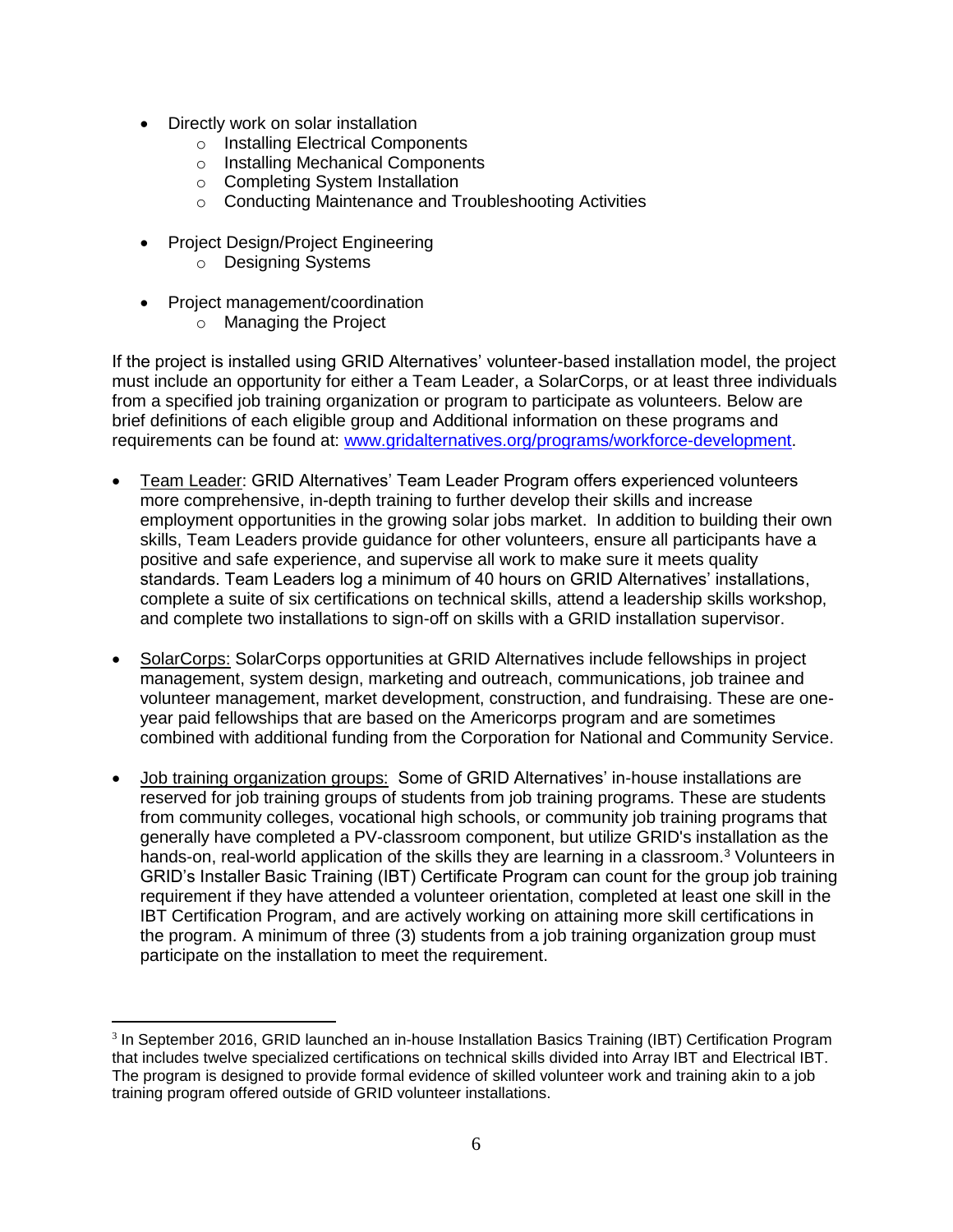# **3. SASH 2.0 PROGRAM INCENTIVE STRUCTURE**

This section provides a general overview of the SASH 2.0 Program Incentive structure. Installations will be provided a one-time payment under the Expected Performance Based Buydown (EPBB) structure to help reduce the cost of installation. The SASH 2.0 Program only offers the EPBB incentive and does not offer the Performance Based Incentive (PBI).

The SASH 2.0 Program offers one non-declining incentive level of \$3/W, CEC-AC. The incentive level is the same for all Applicants.

# **4. APPLICATION PROCESS FOR SASH 2.0 PROJECTS**

#### **4.1 Applicant**

The Applicant that completes and submits the SASH 2.0 Program application and serves as the main contact person for the Program Manager throughout the application process. The SASH 2.0 Program Manager will work directly with the Applicant to assist them in filling out the application and collect the required documentation.

#### **4.2 Applicant Eligibility and Application Process**

The following section describes in detail the processes for applying for the SASH 2.0 Program. The SASH 2.0 Program Manager will be the sole entity that reviews and accepts/rejects applications.

#### **4.2.1 Applicant Eligibility**

To qualify for the SASH 2.0 Program, the Applicant must meet the following minimum requirements:

A. Must be a customer of PG&E, SCE, or SDG&E.

The project's Site must be within the service territory of, and receive electric service from PG&E, SCE, or SDG&E.

- B. The residence must be occupied by the homeowner/applicant.
- C. The household's total income must be 80% of the area median income (AMI) or less based on the most recent available income tax return.

Area Median Income is subject to annual changes based upon Housing and Urban Development's income guidelines.

D. The residence must be California Public Utilities Code (P.U.) 2852-compliant, defined as one of the following:

1) An individual owner-occupied residence sold at an affordable housing cost to a lower income household that is subject to: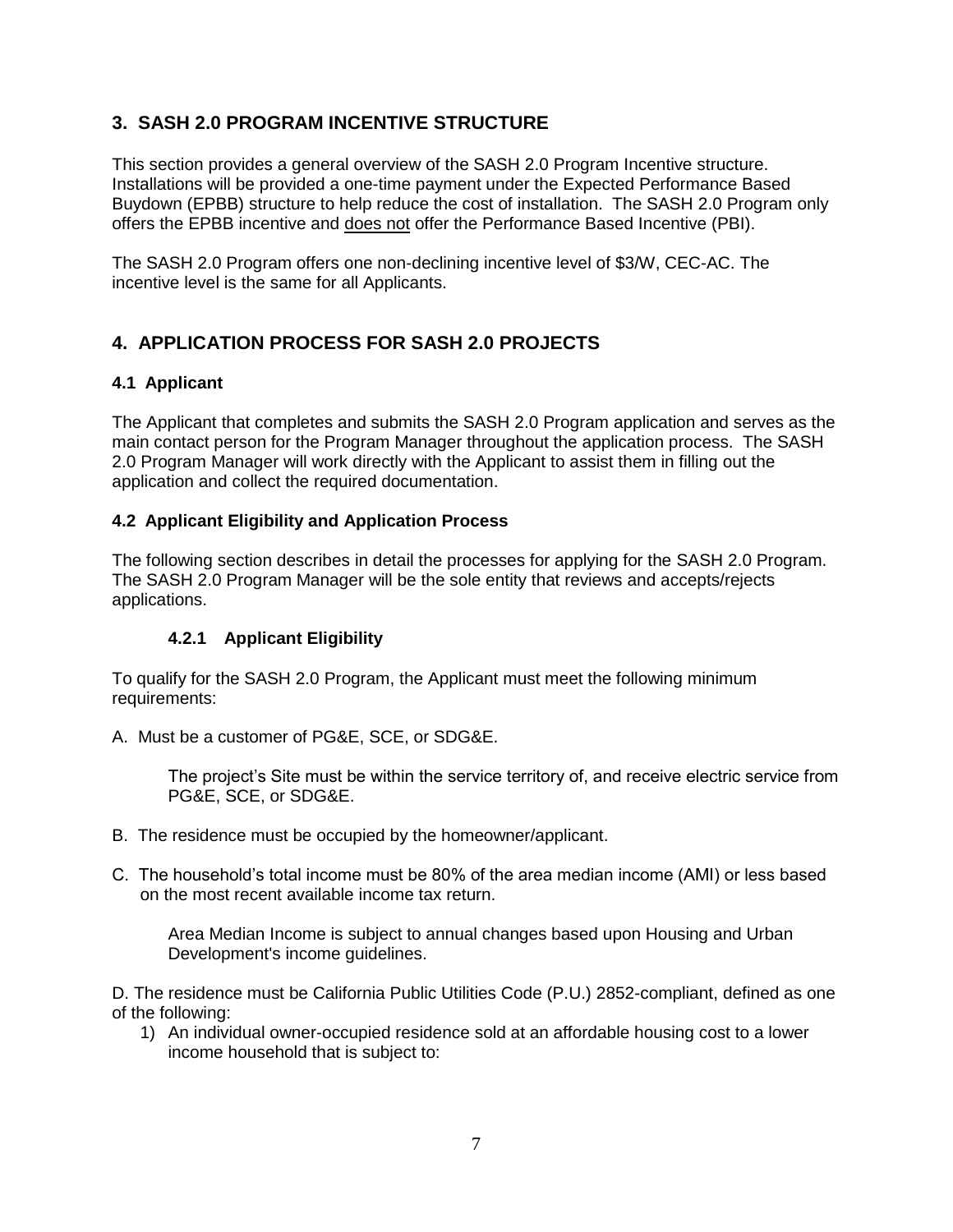- a. a resale restriction, <sup>4</sup> **or**;
- b. an equity sharing agreement for which the homeowner does not receive a greater share of equity than described in paragraph (2) of subdivision (c) of Section 65915 of the Government Code.

The resale restriction or equity sharing agreement must be between the homeowner and a public entity or a qualifying nonprofit affordable housing provider.

- 2) An owner-occupied residence that is part of a multi-family complex and is financed with low-income housing tax credits, tax-exempt mortgage revenue bonds, general obligation bonds, or local, state, or federal loans or grants, and where the affordable units have been or will be initially sold at an affordable housing cost to a lower income household and those units are subject to a resale restriction or equity sharing agreement pursuant to the terms of the financing or financial assistance.
- 3) An owner-occupied residence that is part of a multi-family complex in which at least 20 percent of the total housing units have been or will be initially sold at an affordable cost to a lower income household and those units are subject to:
	- a. a resale restriction, **or**;
	- b. an equity sharing agreement for which the homeowner does not receive a greater share of equity than described in paragraph (2) of subdivision (c) of Section 65915 of the Government Code.

The resale restriction or equity sharing agreement must be between the homeowner and a public entity or a qualifying nonprofit affordable housing provider.

## **4.2.2 Application and Reservation Process**

Potential applicants can learn more about the SASH 2.0 Program or to find the nearest regional office by visiting [www.gridalternatives.org.](http://www.gridalternatives.org/) Applicants may also leave an inquiry at the toll free message line (866)921-4696 or by e-mailing [SASH@gridalternatives.org](mailto:SASH@gridalternatives.org)

#### SASH 2.0 Application process

- 1. After an initial pre-screening phone conversation, the Program Manager will set up a meeting with the Applicant to discuss the details of the SASH 2.0 Program, review the application, and answer any questions from the Applicant.
- 2. The Program Manager will review all applications and ensure their completeness and confirm all required documentation has been provided. The following documents are required:
	- i. Completed SASH 2.0 Application
	- ii. Copy of most recent available federal income tax return
	- iii. Copy of most recent electricity bill
	- iv. Proof that the residence is P.U. Code 2852 compliant.

 $\overline{a}$ <sup>4</sup> Certain and specific "presumed resale restrictions" meet this requirement, such as those found in federally-designated Empowerment Zones, Enterprise Communities, certain Neighborhood Revitalization Areas, Targeted Employment Areas, and Qualified Census Tracts.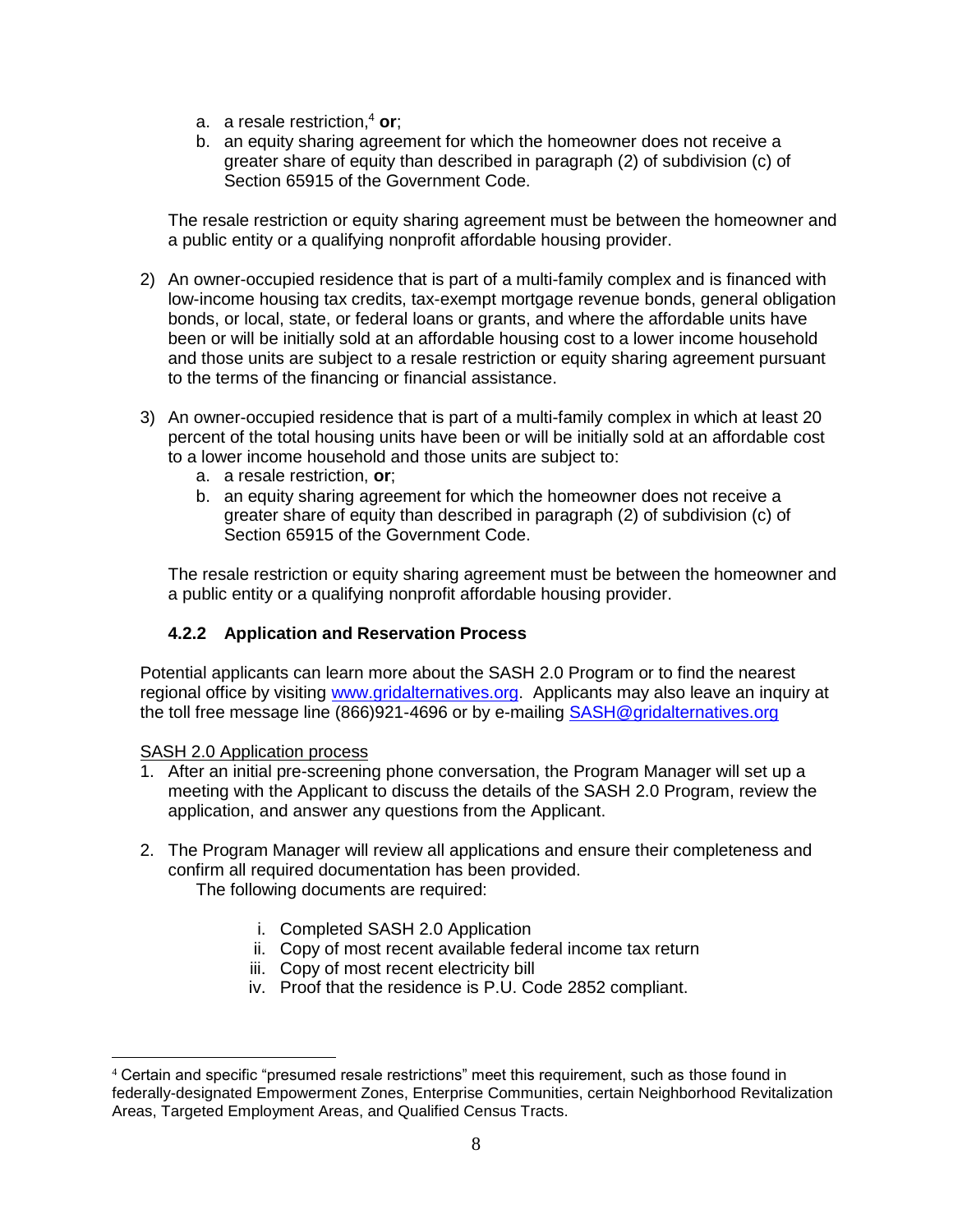- 3. The Program Manager refers Applicant to the ESAP providers for enrollment into the ESAP program, if eligible.
- 4. If the Applicant qualifies for the SASH 2.0 program, a Construction site visit will be scheduled to determine if the Site is amenable to a solar installation. A printout of EPBB Tool Calculation (www.csi-epbb.com) is required to ensure the system design meets the 85% Design Factor requirement (see SASH 2.0 Program Handbook Section 2.5).
- 5. GRID Alternatives will provide SASH applicants with the maximum SASH incentive allowable and their estimated system cost. If the system cost is higher than the incentive, GRID Alternatives will make a good faith effort to identify additional funding resources to apply to the project. Applicants will also be advised of the financing gap and offered the opportunity to pay it out-of-pocket. In a case where GRID Alternatives cannot identify additional funding sources and the applicant cannot contribute, the project may not be able to be reserved and contracted.
- 6. The Applicant will receive notification from the Program Manager upon completion of the system design and after verifying that all funding is in place to cover the system cost. At this point, the Applicant will set up a contract signing appointment with the Program Manager's staff and confirm the incentive reservation

All reservations must be made prior to December 31, 2021. The Applicant is encouraged to have the installation completed within eighteen months of the reservation date. If the installation is not completed within eighteen months of the reservation, the Applicant may submit a written request for a one-time extension by another six months. All installations must be completed by September 30, 2022, to receive the SASH 2.0 Program incentive payment. Approval of a request for a change in Reservation Expiration Date will not change or modify any other reservation condition.

Incentive funds are not reserved until the SASH 2.0 Program Manager receives all information and documentation required for the Reservation and the project is approved.

# **5. INCENTIVE PAYMENT PROCESS**

SASH 2.0 Program incentive payments are issued by the investor-owned utilities (IOUs) and not by the Program Manager. The three IOUs are PG&E, SCE, and SDG&E. Funding may be reserved for Applicants who have committed to purchase and install an eligible solar energy system at a given Site. A funding reservation provides the purchaser assurance that the reserved funds will be available when the payment claim is made.

#### **5.1 Incentive Payments**

The SASH 2.0 Program Manager is the only entity authorized to initiate SASH 2.0 Program incentive payments from the IOUs. The SASH 2.0 Program Manager will track the status of each project and will submit the Applicant's incentive claim to the appropriate IOU only after the solar system is purchased, installed, interconnected, and inspected. Since the Program Manager tracks the status of each project and the incentive payment request is automatically generated upon completion or receipt of all required documentation, the Applicant is not required to submit a formal incentive payment request.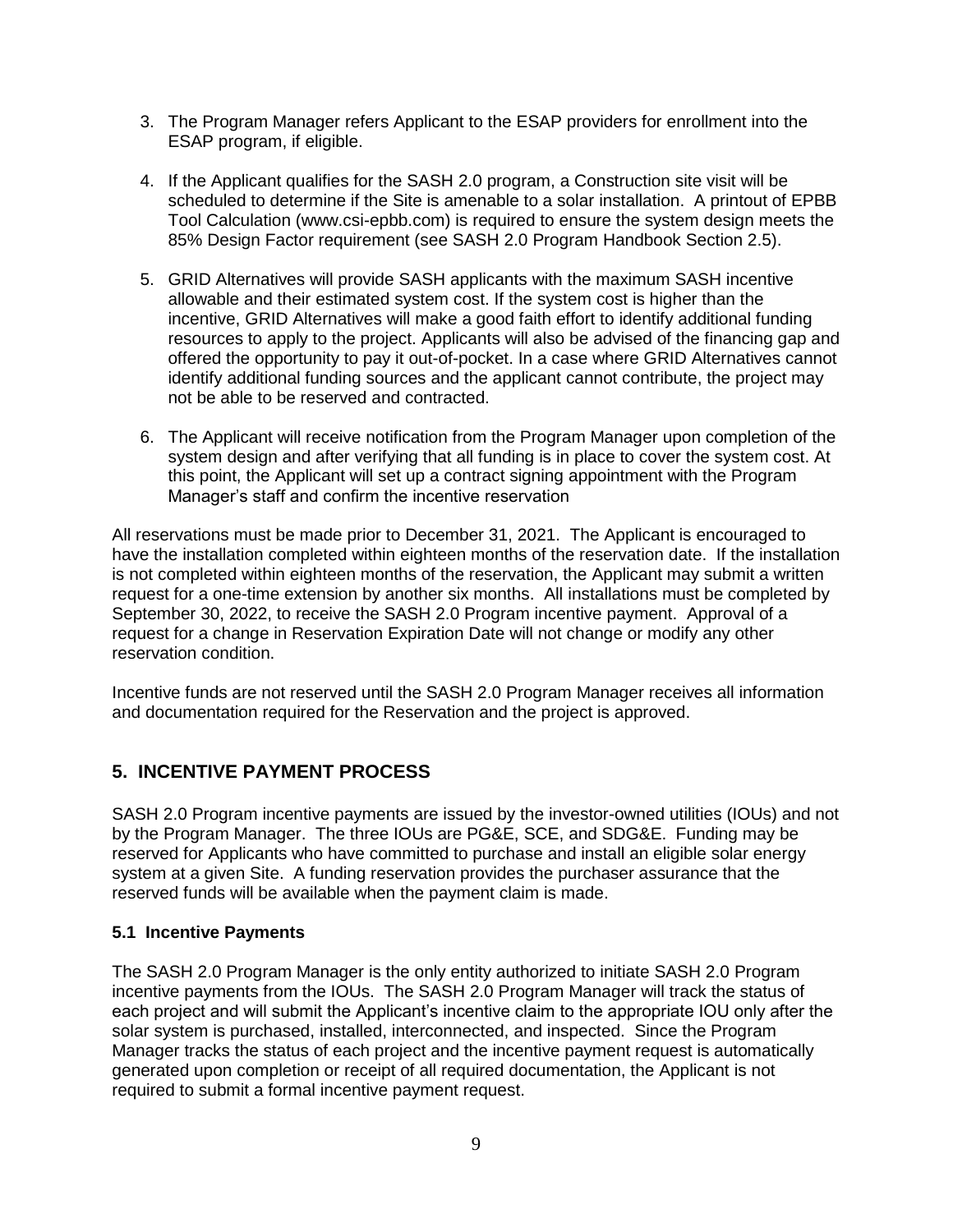Incentive payments cannot exceed actual equipment and installation costs. The Program Manager will ensure that total incentives do not exceed out-of-pocket expenses for the Applicant. The Program Manager reserves the right to withhold final incentive payment pending review and approval of project cost and receipt of supporting documentation.

The Program Manager will require the completion of all project milestones including the application process, energy efficiency program referral PV-system installation, field inspection, and interconnection. Once completion of these project milestones is confirmed, the SASH 2.0 Program Manager will issue an incentive payment request to the appropriate IOU.

The Applicant or designated payee will receive the incentive payment directly from the IOU. The lump sum EPBB incentive payment issued constitutes final and complete payment.

## **5.2 Assignment of Incentive Payment to Another Party**

The Applicant is automatically the designated payee of the incentive payment. The Applicant may assign his or her right to receive the payment to another party by completing a Payment Assignment Form and submitting it to the SASH 2.0 Program Manager prior to the payment of the incentive. The Payment Assignment Form requires original signatures or electronic signatures with a third-party verification. Payment will be made to the Applicant an assigned party (as designated), as indicated on the Payment Assignment Form, and will be mailed to the address provided. A payment assignment form can be requested from the SASH 2.0 Program Manager.

#### **5.3 Existing PV Systems**

The SASH 2.0 Program incentive is only available for qualifying PV systems installed after the initial SASH 2.0 Handbook submission date. Under no circumstances will a SASH 2.0 incentive payment be made to systems installed before this date or under another CSI incentive program, even if the customer may have qualified for the SASH 2.0 Program incentive.

The CSI general market program, the MASH 2.0 Program, and the SASH 2.0 Program are mutually exclusive CSI Programs and incentive payments can be collected from only one CSI Program per installed system.